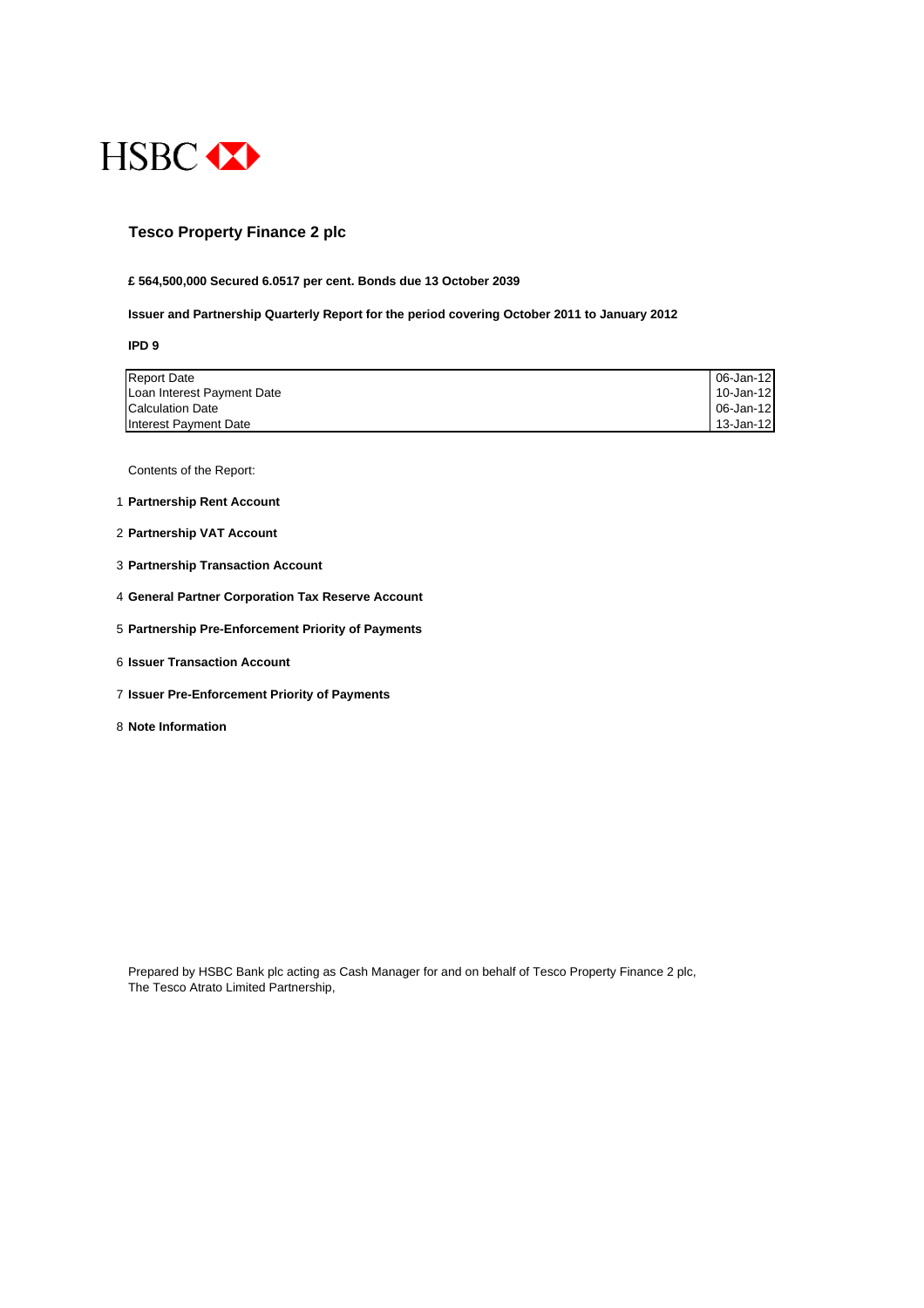# **1. Partnership Rent Account 69796072**

|             | Opening Balance                    | $0.04$ Cr           |
|-------------|------------------------------------|---------------------|
| <b>DATE</b> | <b>ENTRY DETAILS</b>               | CR/DR<br>AMOUNT (£) |
| 23-Sep-09   | Initial Deposit on Closing Date    | 5,000.00 Cr         |
| 22-Dec-11   | <b>Rent</b>                        | 8,164,965.08 Cr     |
| 10-Jan-12   | To Partnership Transaction Account | 8,164,965.08 Dr     |
|             | <b>Closing Balance</b>             | 5,000.04 Cr         |

# **2. Partnership VAT Account 69796099**

|             | Opening Balance        | 1,561,870.31 Cr     |
|-------------|------------------------|---------------------|
| <b>DATE</b> | <b>ENTRY DETAILS</b>   | AMOUNT (£)<br>CR/DR |
|             |                        |                     |
| 24-Oct-11   | <b>Tesco Stores</b>    | 77,761.58 Cr        |
| 26-Oct-11   | <b>VAT Payment</b>     | 1,625,593.02 Dr     |
| 09-Nov-11   | <b>GBTOLP VAT</b>      | 48,774.96 Cr        |
| 22-Dec-11   | <b>VAT Funding</b>     | 1,632,993.04 Cr     |
|             |                        |                     |
|             |                        |                     |
|             | <b>Closing Balance</b> | 1,695,806.87 Cr     |

#### **3. Partnership Transaction Account 69796080**

| 10-Oct-11     | <b>Opening Balance</b>          | 136.937.22 Cr    |       |
|---------------|---------------------------------|------------------|-------|
| <b>DATE</b>   | <b>ENTRY DETAILS</b>            | AMOUNT (£)       | CR/DR |
|               |                                 |                  |       |
| $11 - Jan-10$ | Property Advisor Fee (Reserved) | $0.00$ Cr        |       |
| $09 - Jan-12$ | Interest                        | 877.39 Cr        |       |
| $10 - Jan-12$ | Transfer from Rent              | 8,164,965.08 Cr  |       |
| $10 - Jan-12$ | <b>Trustee Fee</b>              | 1,500.00 Dr      |       |
| $10 - Jan-12$ | Ongoing Fee                     | 51,950.00 Dr     |       |
| $10 - Jan-12$ | <b>Mourants</b>                 | 42,092.32 Dr     |       |
| $10 - Jan-12$ | Partnership Swap payment        | 2,238,776.64 Cr  |       |
| 10-Jan-12     | Partnership Debt                | 10,258,559.07 Dr |       |
| 10-Jan-12     | <b>Property Advisor Fee</b>     | 160,650.00 Dr    |       |
| $10 - Jan-12$ | <b>Transfer to General</b>      | $0.00$ Dr        |       |
|               |                                 |                  |       |
|               |                                 |                  |       |
|               |                                 |                  |       |
|               | <b>Closing Balance</b>          | 26.804.94 Cr     |       |
|               |                                 |                  |       |

# **4. General Partner Corporation Tax Reserve Account 69796115**

|             | Opening Balance        | $0.00$ $Cr$         |
|-------------|------------------------|---------------------|
| <b>DATE</b> | <b>ENTRY DETAILS</b>   | CR/DR<br>AMOUNT (£) |
|             |                        |                     |
|             |                        |                     |
|             |                        |                     |
|             | <b>Closing Balance</b> | $0.00C$ r           |
|             |                        |                     |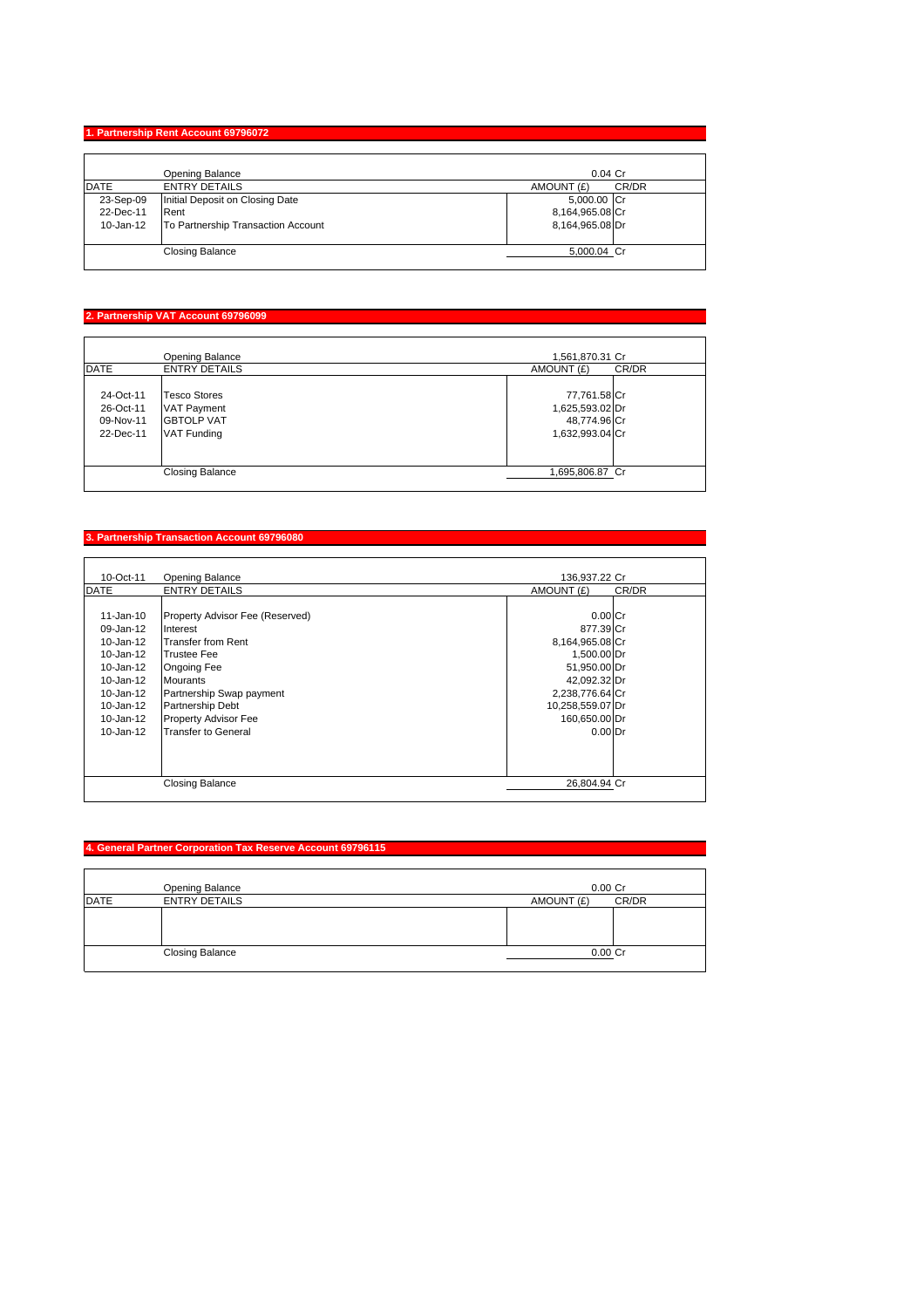| <b>Funds Paid Out of</b><br><b>Funds Received</b><br>account (£)<br>into account $(E)$<br>10-Jan-12<br><b>Partnership Available Funds</b><br>a Rental Income<br>b Funds from Issuer under Partnership Swaps<br>10,258,582.98<br>c From Partnership VAT Account<br>d From Partnership Disposal Proceeds Account<br>e From Partnership Insurance Proceeds Account<br>f Interest received by the Partnership Accounts and Rent Account<br>g Eligible Investment Earnings by Partnership<br>h Advance under Committed Subordinated Loan Agreement<br>Net proceeds of a CPO Disposal or a Mortgage Property<br>Net proceeds of a disposal of a Mortgage Property<br>k Any other sums standing to the credit of the Partnership Transaction Ac<br>137,814.61<br><b>Partnership Pre-Enforcement Priority of Payments</b><br>a Partnership Security Trustee Fees<br>1,500.00<br>b Issuer Security Trustee Fee, Bond Trustee, operating expenses of the Issuer<br>(Ongoing Partnership Facility Fee)<br>46,200.00<br>c Partnership Operating Expenses excluding GP UK Tax<br>13,500.00<br>d Partnership Operator Fee<br>24,092.32<br>d Property Advisor Fee (Annual 25 K Jan)<br>d Nominees Corporate Services Provider Fee<br>3,000.00<br>d Nominees Holdco Corporate Services Provider Fee<br>1,500.00<br>d Nominees Side Letter payments<br>d Nominees Holdco Side Letter payments<br>d Account Bank Fee<br>d Cash Manager Fee<br>d Issuer Account Bank, PPA CM, CSP Fee (Ongoing Partnership Facility Fee)<br>5,000.00<br>d Headlease payment<br>e Partnership Expenses Ledger payment<br>6,250.00<br>f Partnership Debt Interest<br>8,350,037.07<br>f Partnership Swap payment<br>8,019,806.34<br>g Partnership Debt Principal<br>1,908,522.00<br>Issuer Partnership Swap Termination Amount (Ongoing Partnership Facility<br>h Fee)<br>750.00<br>Partnership Swap Termination Amount<br>Property Pool Manager Fee<br>33,150.00<br>k Partnership Expenses Ledger payment<br>148,054.94<br>Alteration Adjustment Rent<br>m Committed Subordinated Loan payment<br>n Partnership Distribution Account |      | 5. Partnership Pre-Enforcement Priority of Payments |               |
|-------------------------------------------------------------------------------------------------------------------------------------------------------------------------------------------------------------------------------------------------------------------------------------------------------------------------------------------------------------------------------------------------------------------------------------------------------------------------------------------------------------------------------------------------------------------------------------------------------------------------------------------------------------------------------------------------------------------------------------------------------------------------------------------------------------------------------------------------------------------------------------------------------------------------------------------------------------------------------------------------------------------------------------------------------------------------------------------------------------------------------------------------------------------------------------------------------------------------------------------------------------------------------------------------------------------------------------------------------------------------------------------------------------------------------------------------------------------------------------------------------------------------------------------------------------------------------------------------------------------------------------------------------------------------------------------------------------------------------------------------------------------------------------------------------------------------------------------------------------------------------------------------------------------------------------------------------------------------------------------------------------------------------------------------------------------------------------------------|------|-----------------------------------------------------|---------------|
|                                                                                                                                                                                                                                                                                                                                                                                                                                                                                                                                                                                                                                                                                                                                                                                                                                                                                                                                                                                                                                                                                                                                                                                                                                                                                                                                                                                                                                                                                                                                                                                                                                                                                                                                                                                                                                                                                                                                                                                                                                                                                                 |      |                                                     |               |
|                                                                                                                                                                                                                                                                                                                                                                                                                                                                                                                                                                                                                                                                                                                                                                                                                                                                                                                                                                                                                                                                                                                                                                                                                                                                                                                                                                                                                                                                                                                                                                                                                                                                                                                                                                                                                                                                                                                                                                                                                                                                                                 | Date |                                                     |               |
|                                                                                                                                                                                                                                                                                                                                                                                                                                                                                                                                                                                                                                                                                                                                                                                                                                                                                                                                                                                                                                                                                                                                                                                                                                                                                                                                                                                                                                                                                                                                                                                                                                                                                                                                                                                                                                                                                                                                                                                                                                                                                                 |      |                                                     |               |
|                                                                                                                                                                                                                                                                                                                                                                                                                                                                                                                                                                                                                                                                                                                                                                                                                                                                                                                                                                                                                                                                                                                                                                                                                                                                                                                                                                                                                                                                                                                                                                                                                                                                                                                                                                                                                                                                                                                                                                                                                                                                                                 |      |                                                     |               |
|                                                                                                                                                                                                                                                                                                                                                                                                                                                                                                                                                                                                                                                                                                                                                                                                                                                                                                                                                                                                                                                                                                                                                                                                                                                                                                                                                                                                                                                                                                                                                                                                                                                                                                                                                                                                                                                                                                                                                                                                                                                                                                 |      |                                                     |               |
|                                                                                                                                                                                                                                                                                                                                                                                                                                                                                                                                                                                                                                                                                                                                                                                                                                                                                                                                                                                                                                                                                                                                                                                                                                                                                                                                                                                                                                                                                                                                                                                                                                                                                                                                                                                                                                                                                                                                                                                                                                                                                                 |      |                                                     | 8,164,965.08  |
|                                                                                                                                                                                                                                                                                                                                                                                                                                                                                                                                                                                                                                                                                                                                                                                                                                                                                                                                                                                                                                                                                                                                                                                                                                                                                                                                                                                                                                                                                                                                                                                                                                                                                                                                                                                                                                                                                                                                                                                                                                                                                                 |      |                                                     |               |
|                                                                                                                                                                                                                                                                                                                                                                                                                                                                                                                                                                                                                                                                                                                                                                                                                                                                                                                                                                                                                                                                                                                                                                                                                                                                                                                                                                                                                                                                                                                                                                                                                                                                                                                                                                                                                                                                                                                                                                                                                                                                                                 |      |                                                     |               |
|                                                                                                                                                                                                                                                                                                                                                                                                                                                                                                                                                                                                                                                                                                                                                                                                                                                                                                                                                                                                                                                                                                                                                                                                                                                                                                                                                                                                                                                                                                                                                                                                                                                                                                                                                                                                                                                                                                                                                                                                                                                                                                 |      |                                                     |               |
|                                                                                                                                                                                                                                                                                                                                                                                                                                                                                                                                                                                                                                                                                                                                                                                                                                                                                                                                                                                                                                                                                                                                                                                                                                                                                                                                                                                                                                                                                                                                                                                                                                                                                                                                                                                                                                                                                                                                                                                                                                                                                                 |      |                                                     |               |
|                                                                                                                                                                                                                                                                                                                                                                                                                                                                                                                                                                                                                                                                                                                                                                                                                                                                                                                                                                                                                                                                                                                                                                                                                                                                                                                                                                                                                                                                                                                                                                                                                                                                                                                                                                                                                                                                                                                                                                                                                                                                                                 |      |                                                     |               |
|                                                                                                                                                                                                                                                                                                                                                                                                                                                                                                                                                                                                                                                                                                                                                                                                                                                                                                                                                                                                                                                                                                                                                                                                                                                                                                                                                                                                                                                                                                                                                                                                                                                                                                                                                                                                                                                                                                                                                                                                                                                                                                 |      |                                                     |               |
|                                                                                                                                                                                                                                                                                                                                                                                                                                                                                                                                                                                                                                                                                                                                                                                                                                                                                                                                                                                                                                                                                                                                                                                                                                                                                                                                                                                                                                                                                                                                                                                                                                                                                                                                                                                                                                                                                                                                                                                                                                                                                                 |      |                                                     |               |
|                                                                                                                                                                                                                                                                                                                                                                                                                                                                                                                                                                                                                                                                                                                                                                                                                                                                                                                                                                                                                                                                                                                                                                                                                                                                                                                                                                                                                                                                                                                                                                                                                                                                                                                                                                                                                                                                                                                                                                                                                                                                                                 |      |                                                     |               |
|                                                                                                                                                                                                                                                                                                                                                                                                                                                                                                                                                                                                                                                                                                                                                                                                                                                                                                                                                                                                                                                                                                                                                                                                                                                                                                                                                                                                                                                                                                                                                                                                                                                                                                                                                                                                                                                                                                                                                                                                                                                                                                 |      |                                                     |               |
|                                                                                                                                                                                                                                                                                                                                                                                                                                                                                                                                                                                                                                                                                                                                                                                                                                                                                                                                                                                                                                                                                                                                                                                                                                                                                                                                                                                                                                                                                                                                                                                                                                                                                                                                                                                                                                                                                                                                                                                                                                                                                                 |      |                                                     |               |
|                                                                                                                                                                                                                                                                                                                                                                                                                                                                                                                                                                                                                                                                                                                                                                                                                                                                                                                                                                                                                                                                                                                                                                                                                                                                                                                                                                                                                                                                                                                                                                                                                                                                                                                                                                                                                                                                                                                                                                                                                                                                                                 |      |                                                     |               |
|                                                                                                                                                                                                                                                                                                                                                                                                                                                                                                                                                                                                                                                                                                                                                                                                                                                                                                                                                                                                                                                                                                                                                                                                                                                                                                                                                                                                                                                                                                                                                                                                                                                                                                                                                                                                                                                                                                                                                                                                                                                                                                 |      |                                                     |               |
|                                                                                                                                                                                                                                                                                                                                                                                                                                                                                                                                                                                                                                                                                                                                                                                                                                                                                                                                                                                                                                                                                                                                                                                                                                                                                                                                                                                                                                                                                                                                                                                                                                                                                                                                                                                                                                                                                                                                                                                                                                                                                                 |      |                                                     |               |
|                                                                                                                                                                                                                                                                                                                                                                                                                                                                                                                                                                                                                                                                                                                                                                                                                                                                                                                                                                                                                                                                                                                                                                                                                                                                                                                                                                                                                                                                                                                                                                                                                                                                                                                                                                                                                                                                                                                                                                                                                                                                                                 |      |                                                     |               |
|                                                                                                                                                                                                                                                                                                                                                                                                                                                                                                                                                                                                                                                                                                                                                                                                                                                                                                                                                                                                                                                                                                                                                                                                                                                                                                                                                                                                                                                                                                                                                                                                                                                                                                                                                                                                                                                                                                                                                                                                                                                                                                 |      |                                                     |               |
|                                                                                                                                                                                                                                                                                                                                                                                                                                                                                                                                                                                                                                                                                                                                                                                                                                                                                                                                                                                                                                                                                                                                                                                                                                                                                                                                                                                                                                                                                                                                                                                                                                                                                                                                                                                                                                                                                                                                                                                                                                                                                                 |      |                                                     |               |
|                                                                                                                                                                                                                                                                                                                                                                                                                                                                                                                                                                                                                                                                                                                                                                                                                                                                                                                                                                                                                                                                                                                                                                                                                                                                                                                                                                                                                                                                                                                                                                                                                                                                                                                                                                                                                                                                                                                                                                                                                                                                                                 |      |                                                     |               |
|                                                                                                                                                                                                                                                                                                                                                                                                                                                                                                                                                                                                                                                                                                                                                                                                                                                                                                                                                                                                                                                                                                                                                                                                                                                                                                                                                                                                                                                                                                                                                                                                                                                                                                                                                                                                                                                                                                                                                                                                                                                                                                 |      |                                                     |               |
|                                                                                                                                                                                                                                                                                                                                                                                                                                                                                                                                                                                                                                                                                                                                                                                                                                                                                                                                                                                                                                                                                                                                                                                                                                                                                                                                                                                                                                                                                                                                                                                                                                                                                                                                                                                                                                                                                                                                                                                                                                                                                                 |      |                                                     |               |
|                                                                                                                                                                                                                                                                                                                                                                                                                                                                                                                                                                                                                                                                                                                                                                                                                                                                                                                                                                                                                                                                                                                                                                                                                                                                                                                                                                                                                                                                                                                                                                                                                                                                                                                                                                                                                                                                                                                                                                                                                                                                                                 |      |                                                     |               |
|                                                                                                                                                                                                                                                                                                                                                                                                                                                                                                                                                                                                                                                                                                                                                                                                                                                                                                                                                                                                                                                                                                                                                                                                                                                                                                                                                                                                                                                                                                                                                                                                                                                                                                                                                                                                                                                                                                                                                                                                                                                                                                 |      |                                                     |               |
|                                                                                                                                                                                                                                                                                                                                                                                                                                                                                                                                                                                                                                                                                                                                                                                                                                                                                                                                                                                                                                                                                                                                                                                                                                                                                                                                                                                                                                                                                                                                                                                                                                                                                                                                                                                                                                                                                                                                                                                                                                                                                                 |      |                                                     |               |
|                                                                                                                                                                                                                                                                                                                                                                                                                                                                                                                                                                                                                                                                                                                                                                                                                                                                                                                                                                                                                                                                                                                                                                                                                                                                                                                                                                                                                                                                                                                                                                                                                                                                                                                                                                                                                                                                                                                                                                                                                                                                                                 |      |                                                     |               |
|                                                                                                                                                                                                                                                                                                                                                                                                                                                                                                                                                                                                                                                                                                                                                                                                                                                                                                                                                                                                                                                                                                                                                                                                                                                                                                                                                                                                                                                                                                                                                                                                                                                                                                                                                                                                                                                                                                                                                                                                                                                                                                 |      |                                                     |               |
|                                                                                                                                                                                                                                                                                                                                                                                                                                                                                                                                                                                                                                                                                                                                                                                                                                                                                                                                                                                                                                                                                                                                                                                                                                                                                                                                                                                                                                                                                                                                                                                                                                                                                                                                                                                                                                                                                                                                                                                                                                                                                                 |      |                                                     |               |
|                                                                                                                                                                                                                                                                                                                                                                                                                                                                                                                                                                                                                                                                                                                                                                                                                                                                                                                                                                                                                                                                                                                                                                                                                                                                                                                                                                                                                                                                                                                                                                                                                                                                                                                                                                                                                                                                                                                                                                                                                                                                                                 |      |                                                     |               |
|                                                                                                                                                                                                                                                                                                                                                                                                                                                                                                                                                                                                                                                                                                                                                                                                                                                                                                                                                                                                                                                                                                                                                                                                                                                                                                                                                                                                                                                                                                                                                                                                                                                                                                                                                                                                                                                                                                                                                                                                                                                                                                 |      |                                                     |               |
|                                                                                                                                                                                                                                                                                                                                                                                                                                                                                                                                                                                                                                                                                                                                                                                                                                                                                                                                                                                                                                                                                                                                                                                                                                                                                                                                                                                                                                                                                                                                                                                                                                                                                                                                                                                                                                                                                                                                                                                                                                                                                                 |      |                                                     |               |
|                                                                                                                                                                                                                                                                                                                                                                                                                                                                                                                                                                                                                                                                                                                                                                                                                                                                                                                                                                                                                                                                                                                                                                                                                                                                                                                                                                                                                                                                                                                                                                                                                                                                                                                                                                                                                                                                                                                                                                                                                                                                                                 |      |                                                     |               |
|                                                                                                                                                                                                                                                                                                                                                                                                                                                                                                                                                                                                                                                                                                                                                                                                                                                                                                                                                                                                                                                                                                                                                                                                                                                                                                                                                                                                                                                                                                                                                                                                                                                                                                                                                                                                                                                                                                                                                                                                                                                                                                 |      |                                                     |               |
|                                                                                                                                                                                                                                                                                                                                                                                                                                                                                                                                                                                                                                                                                                                                                                                                                                                                                                                                                                                                                                                                                                                                                                                                                                                                                                                                                                                                                                                                                                                                                                                                                                                                                                                                                                                                                                                                                                                                                                                                                                                                                                 |      |                                                     |               |
|                                                                                                                                                                                                                                                                                                                                                                                                                                                                                                                                                                                                                                                                                                                                                                                                                                                                                                                                                                                                                                                                                                                                                                                                                                                                                                                                                                                                                                                                                                                                                                                                                                                                                                                                                                                                                                                                                                                                                                                                                                                                                                 |      |                                                     |               |
|                                                                                                                                                                                                                                                                                                                                                                                                                                                                                                                                                                                                                                                                                                                                                                                                                                                                                                                                                                                                                                                                                                                                                                                                                                                                                                                                                                                                                                                                                                                                                                                                                                                                                                                                                                                                                                                                                                                                                                                                                                                                                                 |      |                                                     |               |
|                                                                                                                                                                                                                                                                                                                                                                                                                                                                                                                                                                                                                                                                                                                                                                                                                                                                                                                                                                                                                                                                                                                                                                                                                                                                                                                                                                                                                                                                                                                                                                                                                                                                                                                                                                                                                                                                                                                                                                                                                                                                                                 |      |                                                     |               |
|                                                                                                                                                                                                                                                                                                                                                                                                                                                                                                                                                                                                                                                                                                                                                                                                                                                                                                                                                                                                                                                                                                                                                                                                                                                                                                                                                                                                                                                                                                                                                                                                                                                                                                                                                                                                                                                                                                                                                                                                                                                                                                 |      |                                                     |               |
|                                                                                                                                                                                                                                                                                                                                                                                                                                                                                                                                                                                                                                                                                                                                                                                                                                                                                                                                                                                                                                                                                                                                                                                                                                                                                                                                                                                                                                                                                                                                                                                                                                                                                                                                                                                                                                                                                                                                                                                                                                                                                                 |      |                                                     |               |
|                                                                                                                                                                                                                                                                                                                                                                                                                                                                                                                                                                                                                                                                                                                                                                                                                                                                                                                                                                                                                                                                                                                                                                                                                                                                                                                                                                                                                                                                                                                                                                                                                                                                                                                                                                                                                                                                                                                                                                                                                                                                                                 |      |                                                     |               |
|                                                                                                                                                                                                                                                                                                                                                                                                                                                                                                                                                                                                                                                                                                                                                                                                                                                                                                                                                                                                                                                                                                                                                                                                                                                                                                                                                                                                                                                                                                                                                                                                                                                                                                                                                                                                                                                                                                                                                                                                                                                                                                 |      |                                                     |               |
| <b>Totals</b><br>18,561,362.67                                                                                                                                                                                                                                                                                                                                                                                                                                                                                                                                                                                                                                                                                                                                                                                                                                                                                                                                                                                                                                                                                                                                                                                                                                                                                                                                                                                                                                                                                                                                                                                                                                                                                                                                                                                                                                                                                                                                                                                                                                                                  |      |                                                     | 18,561,362.67 |

| Expense Reserve Ledger - Max GBP 500,000.00 |           |               |
|---------------------------------------------|-----------|---------------|
|                                             | Date      |               |
|                                             | 10-Jan-12 | 154,304.94 Cr |
|                                             | Balance   | 154,304.94    |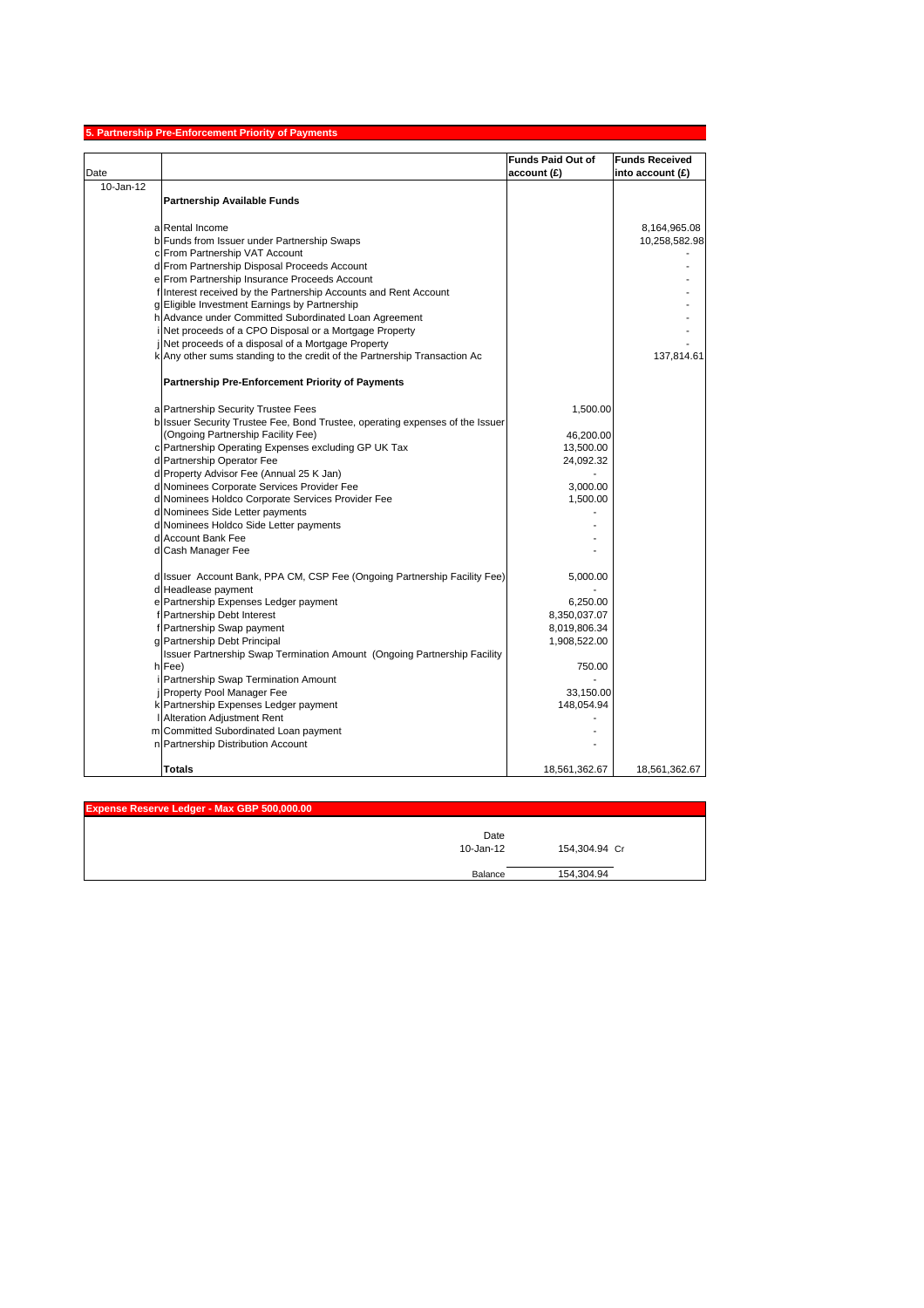# **6. Issuer Transaction Account 69796123**

|               | Opening Balance         | 62,113.89 Cr        |
|---------------|-------------------------|---------------------|
| <b>DATE</b>   | <b>ENTRY DETAILS</b>    | AMOUNT (£)<br>CR/DR |
|               |                         |                     |
| 01-Nov-11     | Credit interest         | 134.18 Cr           |
| 23-Nov-11     | <b>HMRC</b>             | 890.40 Dr           |
| 01-Dec-11     | Credit interest         | 7.65 Cr             |
| $02 - Jan-12$ | Credit interest         | 8.07 Cr             |
| 13-Jan-12     | <b>Swaps Receipts</b>   | 2,238,776.64 Cr     |
| 13-Jan-12     | <b>Partnership Debt</b> | 10,258,559.07 Cr    |
| 13-Jan-12     | <b>Swap Pays</b>        | 2,238,776.64 Dr     |
| 13-Jan-12     | <b>Ongoing Fee</b>      | 51,200.00 Cr        |
| 13-Jan-12     | <b>HSBC</b> Fee         | 7,700.00 Dr         |
| 13-Jan-12     | <b>SFM Fee</b>          | 43,500.00 Dr        |
| 13-Jan-12     | <b>Issuer Profit</b>    | 750.00 Cr           |
| 13-Jan-12     | <b>Notes</b>            | 10,258,559.07 Dr    |
|               |                         |                     |
|               |                         |                     |
|               | <b>Closing Balance</b>  | 62,123.39 Cr        |

#### **7. Issuer Pre-Enforcement Priority of Payments**

| Date          |                                                                             | <b>Funds Paid Out of</b><br>account (£) | <b>Funds Received</b><br>into account (£) |
|---------------|-----------------------------------------------------------------------------|-----------------------------------------|-------------------------------------------|
| $13 - Jan-12$ |                                                                             |                                         |                                           |
|               | <b>Issuer Available Funds</b>                                               |                                         |                                           |
|               | a Funds due to Issuer under Partnership Swap Agreement                      |                                         | 8,019,806.34                              |
|               | b Amounts due to Issuer in respect of Partnership Loan                      |                                         | 10,310,509.07                             |
|               | c Any amount due to Issuer under Issuer Swap Agreement                      |                                         | 10,258,582.98                             |
|               | d Ineterest Received by Issuer on Transaction Account                       |                                         | 0.00                                      |
|               | e Eigible Investment Earnings                                               |                                         | 0.00                                      |
|               | <b>Issuer Pre-Enforcement Priority of Payments</b>                          |                                         |                                           |
|               | a Bond Trustee Fee                                                          | 1,200.00                                |                                           |
|               | a Issuer Security Trustee Fee                                               | 1,500.00                                |                                           |
|               | <b>b</b> Issuer Operating Expenses                                          | 43,500.00                               |                                           |
|               | c Issuer/Issuer Holdco Corporate Services Provider Fee                      | 0.00                                    |                                           |
|               | c Paying Agent Fee                                                          | 500.00                                  |                                           |
|               | c Account Bank Fee                                                          | 750.00                                  |                                           |
|               | c Cash Manager Fee                                                          | 3,750.00                                |                                           |
|               | d Bond Interest                                                             | 8,350,037.06                            |                                           |
|               | d Bond Principal                                                            | 1,908,522.00                            |                                           |
|               | d Issuer Swap Provider                                                      | 8,019,806.34                            |                                           |
|               | d Partnership Swap payment<br>e Issuer Profit                               | 10,258,582.98                           |                                           |
|               |                                                                             | 750.00<br>0.00                          |                                           |
|               | f Swap Subordinated Amounts<br>g Issuer Partnership Swap Termination Amount | 0.00                                    |                                           |
|               | h Issuer Transaction Account                                                | 0.01                                    |                                           |
|               |                                                                             |                                         |                                           |
|               | <b>Totals</b>                                                               | 28,588,898.39                           | 28,588,898.39                             |